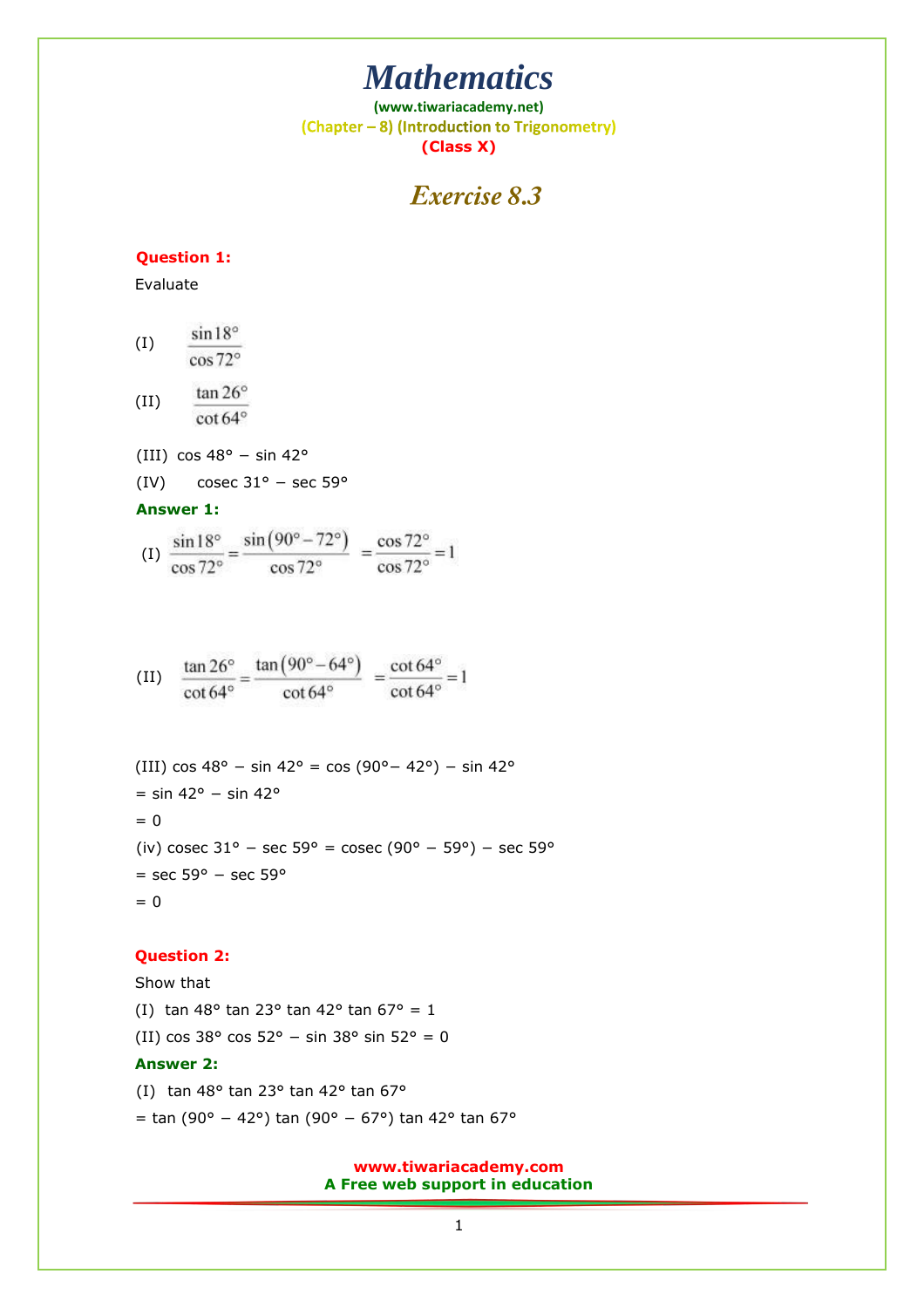## *Mathematics*

**(www.tiwariacademy.net)** (Chapter - 8) (Introduction to Trigonometry) **(Class X)**

```
= cot 42\degree cot 67\degree tan 42\degree tan 67\degree= (cot 42° tan 42°) (cot 67° tan 67°)
= (1) (1)= 1(II) cos 38° cos 52° − sin 38° sin 52° 
= cos (90° – 52°) cos (90°–38°) – sin 38° sin 52°
= sin 52° sin 38° − sin 38° sin 52° 
= 0
```
#### **Question 3:**

If tan 2A = cot  $(A- 18°)$ , where 2A is an acute angle, find the value of A.

#### **Answer 3:**

Given that, tan  $2A = \cot (A - 18^\circ)$  $cot (90^{\circ} - 2A) = cot (A - 18^{\circ})$  $90^\circ - 2A = A - 18^\circ$  $108^{\circ} = 3A$  $A = 36^{\circ}$ 

#### **Question 4:**

If tan A = cot B, prove that A + B =  $90^{\circ}$ 

#### **Answer 4:**

Given that,  $tan A = cot B$ tan A = tan  $(90^{\circ} - B)$  $A = 90^{\circ} - B$  $A + B = 90^{\circ}$ 

#### **Question 5:**

If sec 4A = cosec (A− 20°), where 4A is an acute angle, find the value of A.

#### **Answer 5:**

Given that, sec  $4A = \csc (A - 20^{\circ})$ cosec (90° – 4A) = cosec (A – 20°) 90° − 4A= A− 20°  $110^{\circ} = 5A$  $A = 22^{\circ}$ 

> **www.tiwariacademy.com A Free web support in education**